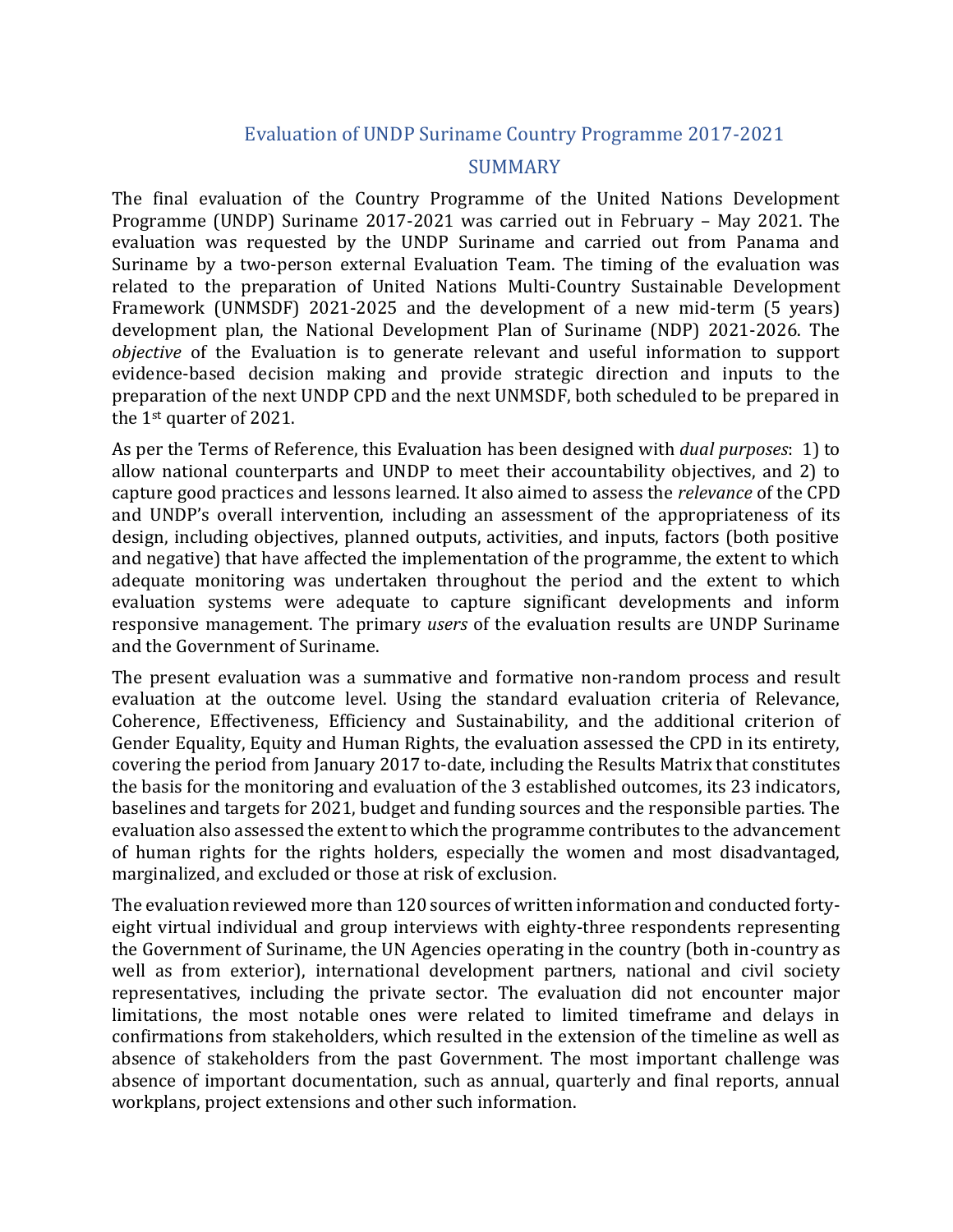The Evaluation made the following conclusions:

**Conclusion 1. Relevance, Effectiveness, sustainability:** The Country Programme (CP) was formally relevant as it correctly identified the country's development challenges and needs and offered a logical programmatic response; however, its actual scale does not fully match the identified needs and the implemented programme is disconnected from the intended goals. This disconnect limits the CP's overall effectiveness and sustainability to the area of Environment and Natural Resource Management, where it has achieved most notable results and has the best potential for sustaining them.

**Conclusion 2. Relevance, Effectiveness, GEEHR:** Despite the disconnect between the programme's intended logic and its actual scale, UNDP has been making important efforts to increase the Programme relevance and effectiveness. The programme developed some interventions that are more in line with the intended programme logic, although these interventions were not formally tied with the CPD Outcomes and Outputs.

**Conclusion 3. Relevance, effectiveness, sustainability:** While UNDP is appreciated as a trustworthy partner, the Country Programme's limited relevance, effectiveness and sustainability are due to the disconnect between the intended programme vision, and the limitations of its design and implementation; reduced flow of resources to MIC and specifically, lack of funding available to for Democratic Governance and Social Development areas; significant challenges imposed by institutional weaknesses and lack of political will and national uptake; disruptions in programme continuity due to elections, turnover in civil service and COVID-19 pandemic; ineffective business model and human resource capacities.

**Conclusion 4. Relevance, coherence, GEEHR:** UNDP enjoys a good standing among all stakeholders and is viewed as a trustworthy, responsive and competent partner in specific areas of their involvement, capable of mobilizing funds for environment, provide operational support to project implementation and provide technical assistance; however, few beyond the UN are aware of the entirety of UNDP's mandate and portfolio and its specific value added.

**Conclusion 5. Relevance, effectiveness, efficiency, GEEHR:** UNDP's programme is heavily supply-driven as the most relevant, effective and efficient endeavors are those linked with donor funds and/or regional or global programmes or interagency endeavors. The CO has not yet been able to expand the demand for its services and position itself as the integrator of diverse development interventions under its global Human Development mandate.

**Conclusion 6. Effectiveness GEEHR:** UNDP has developed strong and innovative partnerships with the government, the UN, NGOs and private sector, which it can use to enhance its integrator role in Social Development, Democratic Governance and most importantly, to accelerate the progress on SDGs and develop more integrated and comprehensive solutions to assist the country in the aftermath of COVID-19 towards green recovery.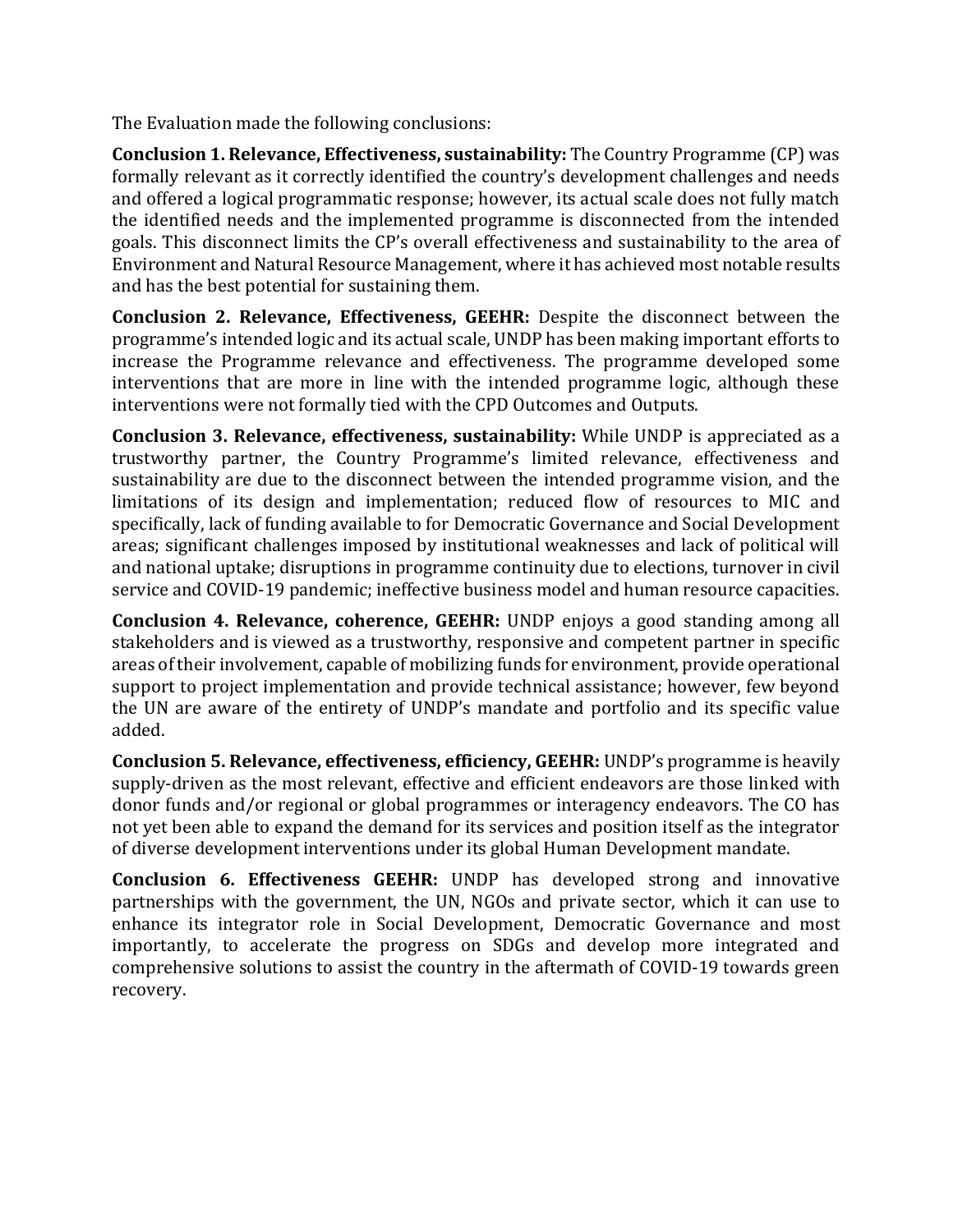**Conclusion 7. Efficiency, effectiveness, sustainability, relevance, GEEHR:** In its current state, UNDP's business model is not efficient and conducive to a stronger performance and impact. UNDP's current project-based model driven by ENR funding is not sufficient for a more comprehensive and efficient tackling of complex systemic challenges to achieve outcome-level changes especially in the areas of governance, social development, gender equality, equity and Human Rights.

Overall, the Country Programme has been rated as Moderately Satisfactory on a scale of 1-5 (1 – highly unsatisfactory; 2 - unsatisfactory; 3 – moderately satisfactory; 4 – satisfactory; 5 - highly satisfactory) as follows:

| <b>Evaluation Criterion</b> | Rating | <b>Explanation</b>             |
|-----------------------------|--------|--------------------------------|
| Relevance                   | 3      | Satisfactory                   |
| Effectiveness               | 2.5    | Unsatisfactory                 |
| Coherence                   | 3.5    | Moderately satisfactory        |
| Efficiency                  | 3.5    | Moderately satisfactory        |
| Sustainability              | 2.5    | Moderately satisfactory        |
| <b>GEEHR</b>                | 3.5    | Moderately satisfactory        |
| <b>Overall</b>              | 3.1    | <b>Moderately satisfactory</b> |

The Evaluation made the following strategic recommendations:

- 1. **Relevance, Effectiveness, Efficiency, Sustainability:** Improve coherence and the programmatic logic of the future CPD by developing a programme Theory of Change as a basis for the new CPD RRF, based on an in-depth understanding of structural and underlying causes, assumptions and risks, including contextual risks and own limitations and strengths.
	- a. Conduct a thorough stakeholder analysis, including the government, civil society and donor community, and carry out stakeholder consultations to identify their priorities, areas of convergence, partnership and financing opportunities and priorities and to define the niches where UNDP has a greater added value and can develop partnerships to ensure the sufficiency of outcomes and complementarity;
	- b. Determine the potential sources of funding in advance to avoid overambitious outcomes and outputs, which cannot be implemented because of the lack of funds;
	- c. Identify the areas of greatest political sensitivity and risk and seek alliances to build alternative proposals;
	- d. Using the findings of the CCA and consultations with the stakeholders and UNCT, identify key deprivations to be addressed and carry out a causal analysis of the main gaps and barriers; define what is needed to address those gaps and barriers and who can address them.
- 2. **Relevance, GEEHR:** Ensure that the process involves both duty bearers and rights holders to generate actions from the perspective of human rights and equality, including gender equality and women's empowerment.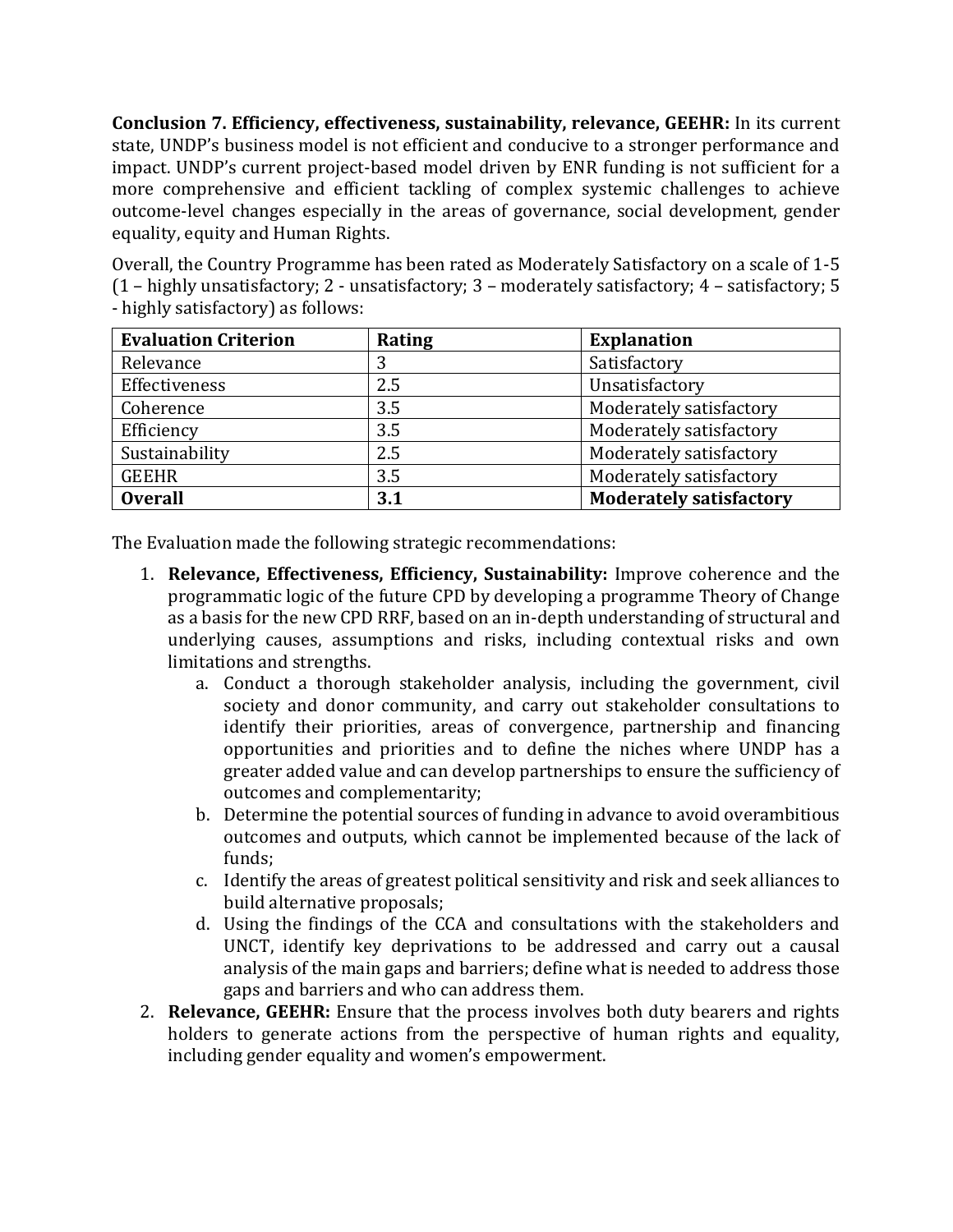- a. Consider carrying out surveys and focus group consultations with key population groups to identify bottom-up needs and build consensus on strategic solutions that transcend the temporality of five-year planning.
- 3. **Relevance, Effectiveness, Efficiency:** Consider developing programme portfolios with cross-sectoral synergies to increase horizontal integration and enhance programme relevance and effectiveness, using the ENR area as a possible point of entry.
	- a. Using the available corporate resources, consider carrying out "sense-making" exercises to kick-start the thinking about new approaches to complex challenges and develop a comprehensive vision of collective assets, capabilities, relationships and system effects of the entire country programme instead of a separate set of projects;
	- b. Based on the identified strengths and assets, develop packages of proposals for donor funding, leveraging IFIs, private sector and thematic/trust funds.
- 4. **Relevance, Effectiveness:** Develop the CPD Results Framework based on the Theory of Change (ToC) validated with a broad participation of the key stakeholders with the underlying assumptions and risks reflecting the realistic commitment and participation of all responsible parties, resource availability and mobilization perspectives, etc.
	- a. Consider the concept of attribution/contributing, when developing the CPD outputs, to ensure the coherence and alignment with outcomes;
	- b. Consider developing intermediate outputs, to reduce the gap between the outcomes and outputs following the if/then logic of the ToC.
- 5. **Relevance, Effectiveness, Efficiency, GEEHR:** Improve the RBM capacities and gender-responsive M&E culture in the CO and improve the monitoring at project and output level to track progress towards the outcomes.
	- a. Strengthen the mechanisms for monitoring, evaluation and reporting, establishing minimum reporting benchmarks (at least annual and final) and minimum common formats and standards for project and programme monitoring;
	- b. Ensure that the CO collects quality data disaggregated by gender, age, and other parameters for the construction of the baselines and targets and monitoring the progress of projects, and ensuring the Human Rights and Gender-Based approach in programming;
	- c. Carry out regular training on Results-Based Management and ensure timely planning and accountability;
	- d. Consider a position for a M&E specialist, through core or project funding.
- 6. **Relevance, Effectiveness, Efficiency, Coherence:** Ensure constant course correction and adjustment of the CPD ToC, especially after the elections and subsequent changes in government, or other major events that affect the programme and the country in general.
	- a. Ensure continuous monitoring of progress according to the Theory of Change and risk analysis;
	- b. Carry out mid-term review of the CPD regularly to verify the validity of the ToC and its assumptions and risks.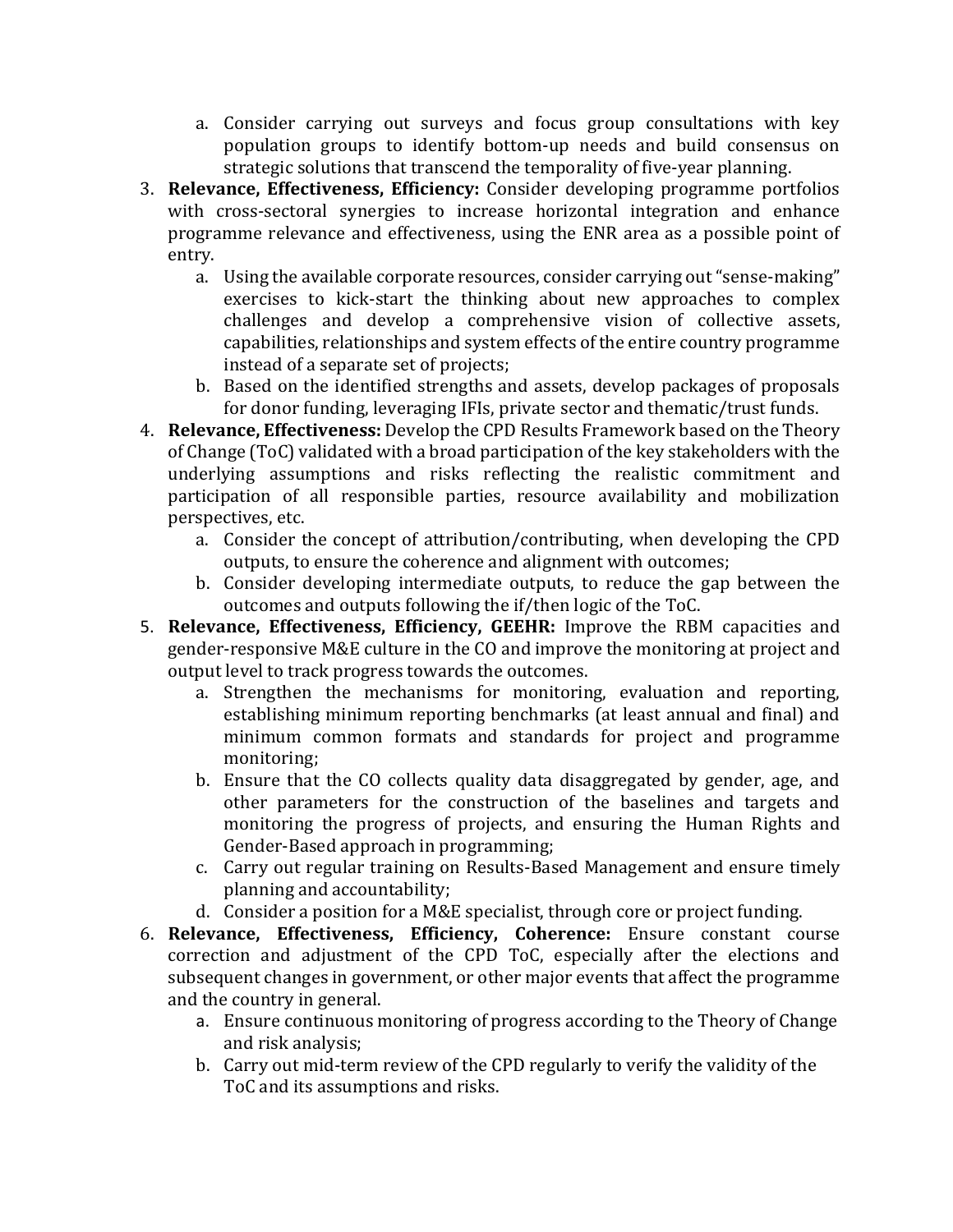- 7. **Relevance, Effectiveness, Efficiency, Sustainability:** Improve the visibility and strategic positioning by increasing the communication and awareness on UNDP mandate, focus and programme portfolio.
	- a. Consider communication as the development tool and develop a communication strategy and innovative tools based on a clear understanding of different audiences (government, CSO, donors, private sector, youth, ITPs, PWD, women, rural/urban populations), their needs, and expectations and access to different communication modalities;
	- b. Develop a CO knowledge management strategy and link it with the communication strategy to promote the UNDP offer and generate the demand for UNDP services;
	- c. Allocate funds for communication and public relations and outreach activities
	- d. Identify champions to promote topics of interest (SDG, Violence/GBV, Human Rights (ITPs, PWD), migration, gender, resilience, climate change, youth) in collaboration with the UN Agencies.
- 8. **Efficiency, Effectiveness:** Strengthen the HR capacity in the area of SD and DG.
	- a. Look for opportunities to fund additional posts to enhance the DG and SD areas, especially if the separate position of Gender Focal Point is not envisaged.
- 9. **Sustainability:** Strengthen sustainability strategies in projects and for the CPD
	- a. Ensure to develop adequate sustainability and exit strategies for activities and projects under the CPD, based on the original ToC assumptions and risks and follow up through continuous situational and performance monitoring.

The Evaluation also identified a number of lessons learned:

- 1. The Government term and the UNDP programme cycle do not coincide. In the year that the CPD is being evaluated and developed, the new Government is initiating the preparations of the next National Development Plan. This happens every 5 years and is a good opportunity for the CO to test the validity of the Country Programme Theory of Change, its assumptions and risks and engage with the Government in strategic consultations on its priorities. This will allow, on the one hand, to make necessary adjustments to the ongoing programme and on the other, offer the incoming Government a package of customizable UNDP's services that can reinforce UNDP's comparative advantages and facilitate UNDP's early engagement in planning the national development priorities, thus advancing the preparations of the next CPD.
- 2. Sometimes old ways can be most innovative while rightly pursuing modern digital communication platforms and tools, it is important to remember that many communities, especially those in the hinterlands and rural areas, those deprived of liberty, the elderly or people with hearing or vision impairments, may not be able or willing to use modern technologies. In these circumstances, old-fashioned means such as the radio, community message boards and networks, billboards and newspaper ads can be a cost effective and efficient way to reach the most vulnerable and excluded
- 3. Getting all the key stakeholders on board and reaching a common understanding of the context of the programme to be implemented is a time consuming and challenging process. This was visible with the REDD+ programme where different viewpoints